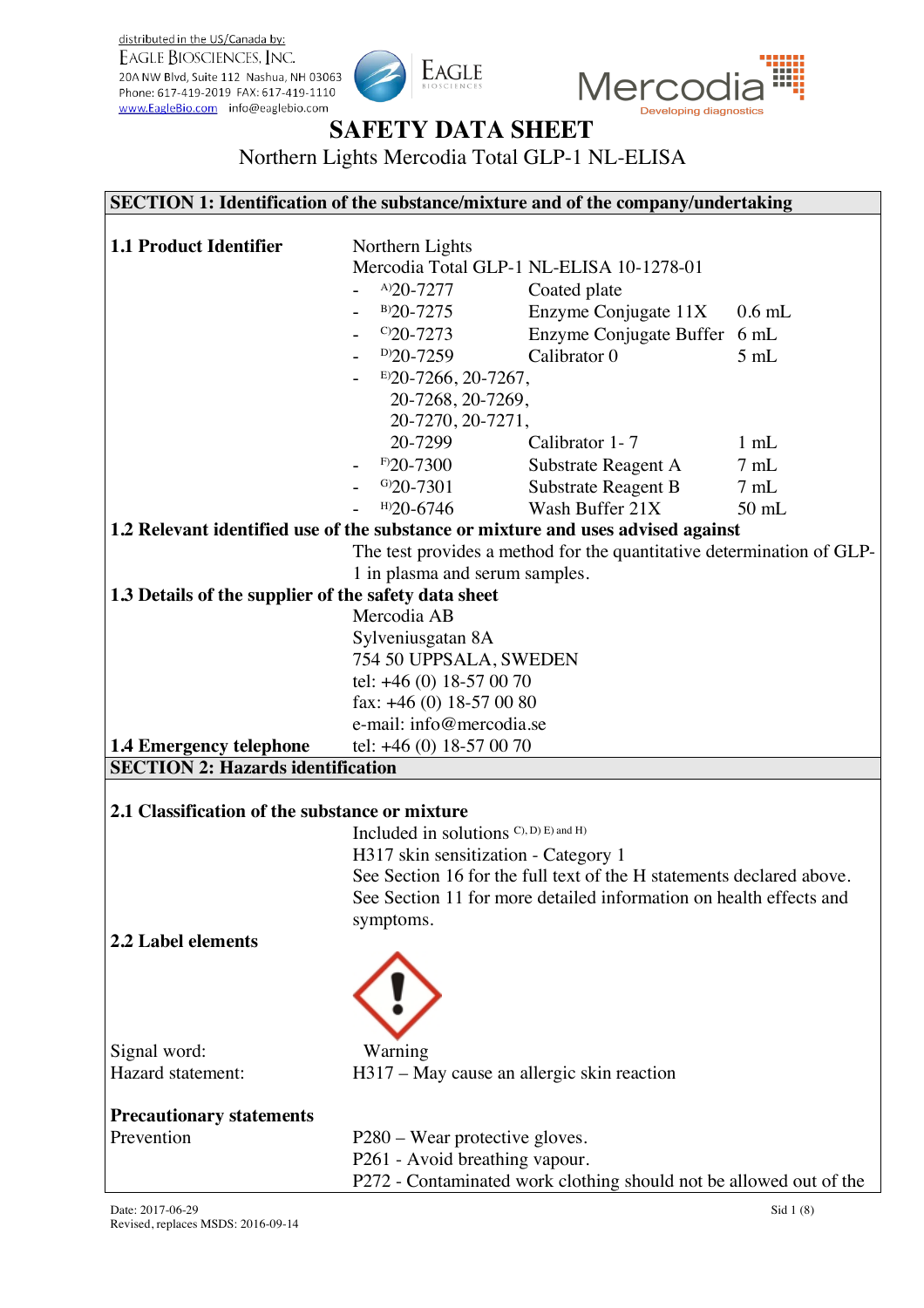

|                                                            | workplace.                                                    |                                                                                               |
|------------------------------------------------------------|---------------------------------------------------------------|-----------------------------------------------------------------------------------------------|
| Response                                                   | P302 + P352 - if on skin: Wash with plenty of soap and water. |                                                                                               |
|                                                            |                                                               | P333 + P313 - If skin irritation or rash occurs: Get medical                                  |
|                                                            | attention.                                                    |                                                                                               |
| Storage                                                    | Not applicable.                                               |                                                                                               |
| Disposal                                                   |                                                               | P501 - Dispose of contents and container in accordance with all                               |
| local, regional, national and international regulations.   |                                                               |                                                                                               |
| Hazardous ingredients                                      |                                                               | 5-chloro-2-methyl-4-isothiazolin-3-one [EC no. 247-500-7] and 2-                              |
|                                                            |                                                               | methyl-2H-isothiazol-3-one [EC no. 220-239-6] (3:1)                                           |
| Supplemental label elements                                | Not applicable                                                |                                                                                               |
|                                                            |                                                               |                                                                                               |
| <b>Special packaging requirements</b>                      |                                                               |                                                                                               |
| Tactile warning of danger                                  | Not applicable                                                |                                                                                               |
|                                                            |                                                               |                                                                                               |
| 2.3 Other hazards                                          |                                                               |                                                                                               |
|                                                            | None known                                                    |                                                                                               |
|                                                            |                                                               |                                                                                               |
| <b>SECTION 3: Composition / information on ingredients</b> |                                                               |                                                                                               |
| <b>3.2 Mixtures</b>                                        |                                                               |                                                                                               |
|                                                            |                                                               |                                                                                               |
| <b>Hazardous ingredients:</b>                              |                                                               |                                                                                               |
| <b>Kathon CG2)</b>                                         | Conc %                                                        | Classification <sup>1)</sup>                                                                  |
| Index-No: 613-167-00-5                                     | $0.15^{2}$                                                    | Acute Toxicity 3; H331                                                                        |
| CAS-No: 55965-84-9                                         |                                                               | Acute Toxicity 3; H311                                                                        |
| EC-No: -                                                   |                                                               | Acute Toxicity 3; H301                                                                        |
|                                                            |                                                               | Skin Corrosion 1B; H314                                                                       |
|                                                            |                                                               | Skin Sensitisation 1; H317                                                                    |
|                                                            |                                                               | Aquatic Acute 1; H400                                                                         |
|                                                            |                                                               | Aquatic Chronic 1; H410                                                                       |
|                                                            |                                                               |                                                                                               |
| 1)                                                         |                                                               | Classification according to (EC)1272/2008. See description of Hazard statements and           |
| precautionary statements in section 16.                    |                                                               |                                                                                               |
| 2)<br>Included in solutions $C$ , $D$ , $E$ ) and $H$ ).   |                                                               |                                                                                               |
|                                                            |                                                               | Kathon CG is a mixture of substances where two of the components, 5-chloro-2-methyl-          |
|                                                            |                                                               | 4-isothiazolin-3-one (EG-nr 247-500-7) and 2-methyl-2H-isothiazol-3-one (EG-nr 220-239-6), in |
|                                                            |                                                               | a mixture with the proportion 3:1 has a CAS No 55965-84-9. The content of this mixture in the |
|                                                            |                                                               | Kathon CG is 1.5 w-% which gives the content of $0.0023$ w-% of the dangerous mixture in the  |
| product.                                                   |                                                               |                                                                                               |
|                                                            |                                                               |                                                                                               |
| <b>SECTION 4: First aid measures</b>                       |                                                               |                                                                                               |
| 4.1 Description of first aid measures                      |                                                               |                                                                                               |
| <b>Inhalation:</b>                                         |                                                               | Breathe fresh air and rest. If breathing is difficult, give oxygen.                           |
| <b>Skin contact:</b>                                       |                                                               | Remove contaminated clothing. Wash the affected area with soap and                            |
|                                                            | water.                                                        |                                                                                               |
| Eye contact:                                               |                                                               | Rinse immediately with copious amount of water for at least 15                                |
|                                                            |                                                               |                                                                                               |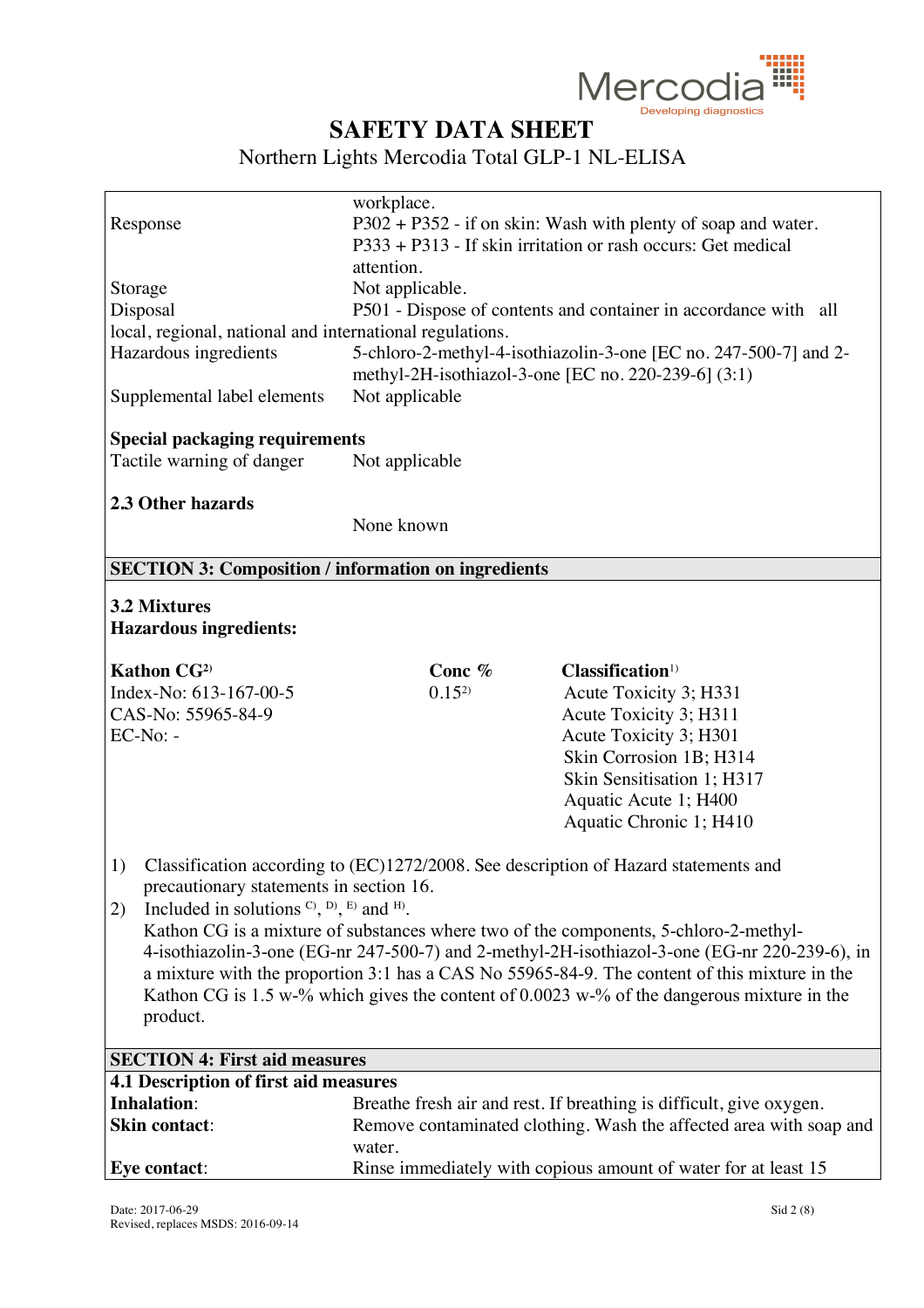

|                                                           | minutes with the eyelid held wide open. Consult a doctor if symptoms           |
|-----------------------------------------------------------|--------------------------------------------------------------------------------|
|                                                           | persist.                                                                       |
| <b>Ingestion:</b>                                         | Rinse mouth and throat with water. Consult a doctor if symptoms                |
|                                                           | persist. Never give anything to drink / eat to an unconscious person.          |
|                                                           |                                                                                |
|                                                           | 4.2 Most important symptoms and effects, both acute and delayed                |
| <b>Potential acute health effects</b>                     |                                                                                |
| Eye contact:                                              | No known significant effects or critical hazards                               |
| Inhalation:                                               | No known significant effects or critical hazards                               |
| Skin contact:                                             | May cause an allergic skin reaction                                            |
| Ingestion:                                                | No known significant effects or critical hazards                               |
|                                                           |                                                                                |
|                                                           | 4.3 Indication of any immediate medical attention and special treatment needed |
| Notes to physician:                                       | Treat symptomatically. Contact poison treatment specialist                     |
|                                                           | immediately if large quantities have been ingested or inhaled.                 |
| Specific treatments:                                      | No specific treatment.                                                         |
|                                                           |                                                                                |
| <b>SECTION 5: Fire-fighting measures</b>                  |                                                                                |
|                                                           |                                                                                |
| 5.1 Extinguishing media                                   |                                                                                |
|                                                           | Water, carbon dioxide, powder, foam.                                           |
| 5.2 Special hazards arising from the substance or mixture |                                                                                |
|                                                           | Decomposition products may include the following materials:                    |
|                                                           | carbon dioxide and carbon monoxide                                             |
| <b>5.3 Advice for firefighters</b>                        |                                                                                |
|                                                           | No action shall be taken involving any personal risk or without                |
|                                                           | suitable training.                                                             |
|                                                           |                                                                                |
| <b>SECTION 6: Accidental release measures</b>             |                                                                                |
|                                                           |                                                                                |
|                                                           | 6.1 Personal precautions, protective equipment and emergency procedures        |
|                                                           | See "Precautions for safe handling", section 7.1 and "Exposure"                |
|                                                           | controls" section 8.2.                                                         |
| <b>6.2 Environmental precautions</b>                      |                                                                                |
|                                                           | Avoid dispersal of spilled material and runoff and contact with soil,          |
| 6.3 Methods and material for containment and cleaning up  | waterways, drains and sewers.                                                  |
|                                                           |                                                                                |
| <b>6.4 Reference to other sections</b>                    | Clean up with absorbent paper and dispose of in a sealed container.            |
|                                                           | See Section 1 for emergency contact information.                               |
|                                                           | See Section 8 for information on appropriate personal protective               |
|                                                           |                                                                                |
|                                                           | equipment.                                                                     |
|                                                           | For current waste regulations, see section 13.                                 |
|                                                           |                                                                                |
|                                                           |                                                                                |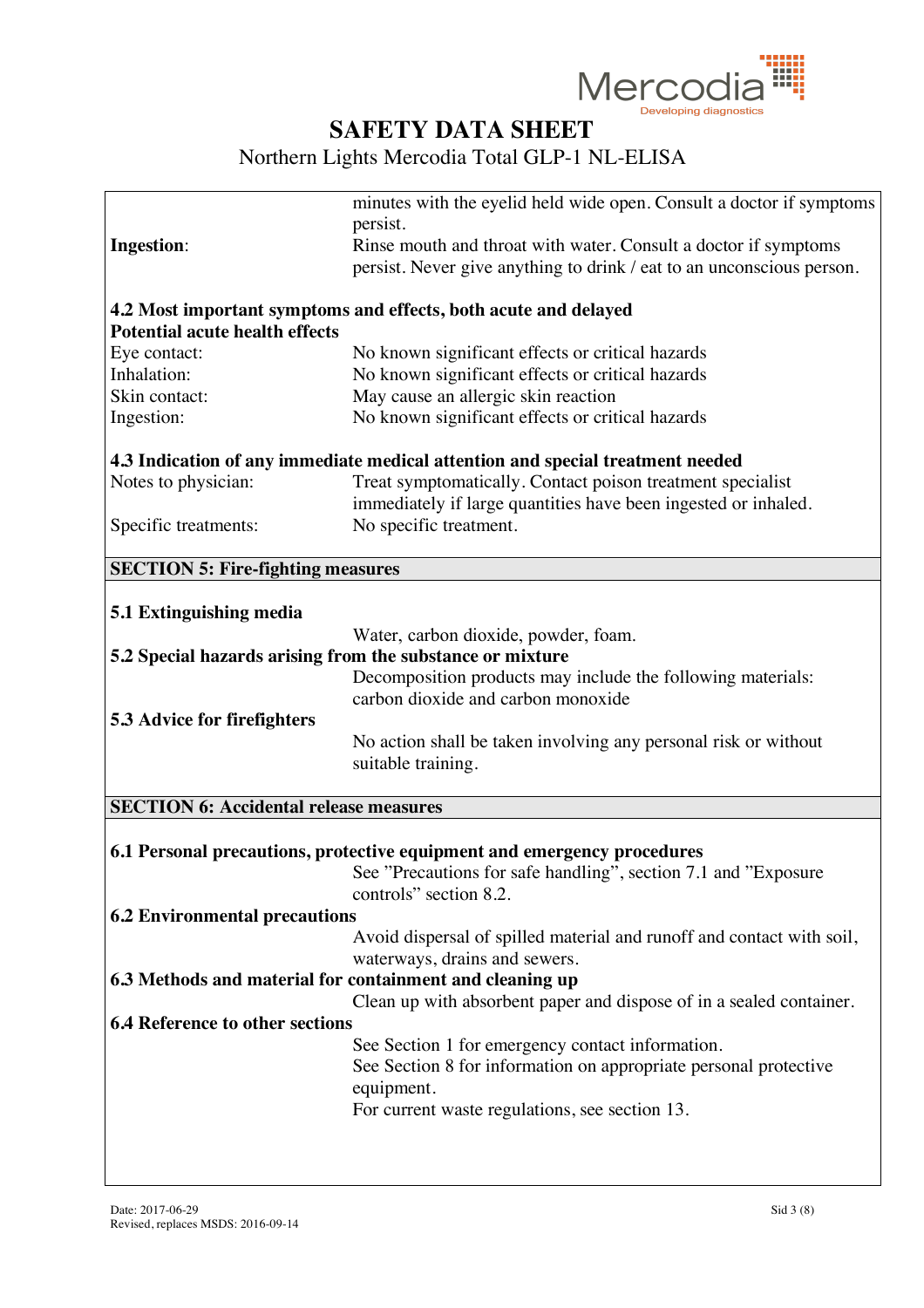

Northern Lights Mercodia Total GLP-1 NL-ELISA

| <b>SECTION 7: Handling and storage</b> |                                                                      |  |
|----------------------------------------|----------------------------------------------------------------------|--|
|                                        |                                                                      |  |
| 7.1 Precautions for safe handling      |                                                                      |  |
|                                        | Put on appropriate personal protective equipment (see Section 8).    |  |
|                                        | Ensure good ventilation. Direct physical contact with all components |  |
|                                        | in this product should be avoided.                                   |  |
|                                        | 7.2 Conditions for safe storage, including any incompabilities       |  |
|                                        | Keep container tightly closed and at 2-8°C.                          |  |
| 7.3 Specific end use(s)                |                                                                      |  |
|                                        | Industrial applications. Professional applications.                  |  |

### **SECTION 8: Exposure control/personal protection**

#### **8.1 Control parameters**

The mixture contains no substances with occupational exposure limits.

#### **8.2 Exposure controls**

|                                | Ensure good ventilation. Avoid, if possible, direct contact with the                                                                                             |
|--------------------------------|------------------------------------------------------------------------------------------------------------------------------------------------------------------|
|                                | product. An emergency shower and/or an eye bath                                                                                                                  |
|                                | should be available in the workplace.                                                                                                                            |
| <b>Engineering controls:</b>   | Not applicable for the mixtures.                                                                                                                                 |
| <b>Eye/face protection:</b>    | Use chemical safety goggles where splashing is possible.                                                                                                         |
| <b>Skin protection</b>         |                                                                                                                                                                  |
| <b>Hand protection:</b>        | Chemical resistant gloves (butyl rubber, PE or PVC) may be used if<br>risk of direct contact may occur.                                                          |
| <b>Respiratory protection:</b> | Based on the hazard and potential for exposure, select a respirator<br>that meets the appropriate standard or certification.                                     |
| <b>Thermal hazards:</b>        | None known                                                                                                                                                       |
| <b>Environmental exposure</b>  |                                                                                                                                                                  |
| controls:                      | Emissions from ventilation or work process equipment should be<br>checked to ensure they comply with the requirements of<br>environmental protection legislation |

### **SECTION 9: Physical and chemical properties**

#### **9.1 Information on basic physical and chemical properties**

| B), C), D), F), G), and H) Liquid, A) and E) Solid              |
|-----------------------------------------------------------------|
| B), F), G) and H)Colourless C)Blue and D) and E)Yellow.         |
| <b>Odourless</b>                                                |
| Not available.                                                  |
| F) and G) appr. 9, B), C) and H) appr. $7$ , D) and E) appr. 6  |
| <b>Melting point/Freezing point:</b> Approximately $0^{\circ}C$ |
|                                                                 |
| Approximately $100^{\circ}$ C                                   |
| Not available.                                                  |
|                                                                 |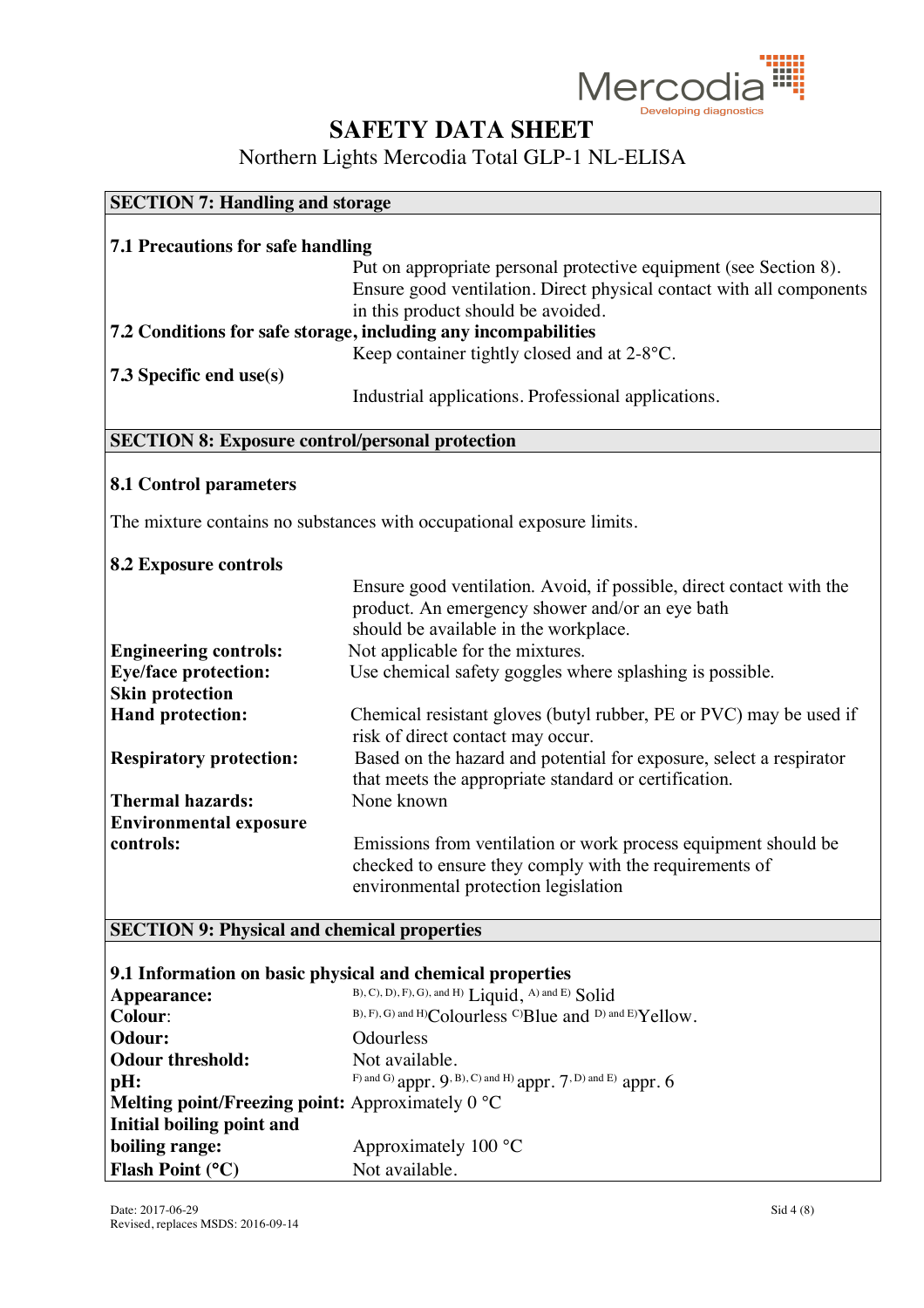

| <b>Evaporation rate:</b>                     | Not available.                                                       |
|----------------------------------------------|----------------------------------------------------------------------|
| <b>Flammability (solid, gas):</b>            | Not available.                                                       |
| <b>Upper/lower flammability</b>              |                                                                      |
| or explosive limits:                         | Not available.                                                       |
| Vapour pressure:                             | Not available.                                                       |
| Vapour density:                              | Not available.                                                       |
| <b>Relative Density (g/cm<sup>3</sup>)</b>   | Appr. 1.                                                             |
| <b>Solubility (ies):</b>                     | Soluble in water                                                     |
| <b>Partition coefficient;</b>                |                                                                      |
| N-octanol/water:                             | Not available.                                                       |
| <b>Auto-ignition temperature:</b>            | Not available.                                                       |
| <b>Decomposition temperature:</b>            | Not available.                                                       |
| <b>Viscosity:</b>                            | Not available.                                                       |
| <b>Explosive properties:</b>                 | Not available.                                                       |
| <b>Oxidising properties:</b>                 | Not available.                                                       |
|                                              |                                                                      |
| 9.2 Other information                        |                                                                      |
|                                              | No additional information.                                           |
|                                              |                                                                      |
| <b>SECTION 10: Stability and reactivity</b>  |                                                                      |
| <b>10.1 Reactivity</b>                       | No specific test data related to reactivity available for this       |
|                                              | product or its ingredients                                           |
| <b>10.2 Chemical stability</b>               | Stable under normal conditions.                                      |
| 10.3 Possibility of                          |                                                                      |
| hazardous reactions                          | Under normal conditions of storage and use, hazardous reactions will |
|                                              | not occur                                                            |
| <b>10.4 Conditions to avoid</b>              | No specific data                                                     |
| 10.5 Incompatible materials                  | May react or be incompatible with oxidizing materials.               |
| 10.6 Hazardous decomposition                 |                                                                      |
| products                                     | Under normal conditions of storage and use, hazardous                |
|                                              | decomposition products should not be produced.                       |
|                                              |                                                                      |
| <b>SECTION 11: Toxicological information</b> |                                                                      |
| 11.1 Information on toxicological effects    |                                                                      |
|                                              |                                                                      |
| <b>Acute toxicity</b>                        | 5-chloro-2-methyl-4-isothiazolin-3-one (EG-nr 247-500-7) and 2-      |
|                                              | methyl-2H-isothiazol-3-one (EG-nr 220-239-6), in a mixture with the  |
|                                              | proportion 3:1, LD50 Oral, Rat, Dose 53 mg/kg                        |
| <b>Irritation</b>                            | 5-chloro-2-methyl-4-isothiazolin-3-one (EG-nr 247-500-7) and 2-      |
|                                              | methyl-2H-isothiazol-3-one (EG-nr 220-239-6), in a mixture with the  |
|                                              | proportion 3:1. Not available.                                       |
| <b>Sensitization</b>                         | 5-chloro-2-methyl-4-isothiazolin-3-one (EG-nr 247-500-7) and 2-      |
|                                              | methyl-2H-isothiazol-3-one (EG-nr 220-239-6), in a mixture with the  |
|                                              | proportion 3:1, Possible risk for allergic reaction may occur.       |
| <b>Repeated dose toxicity</b>                | Not available.                                                       |
|                                              |                                                                      |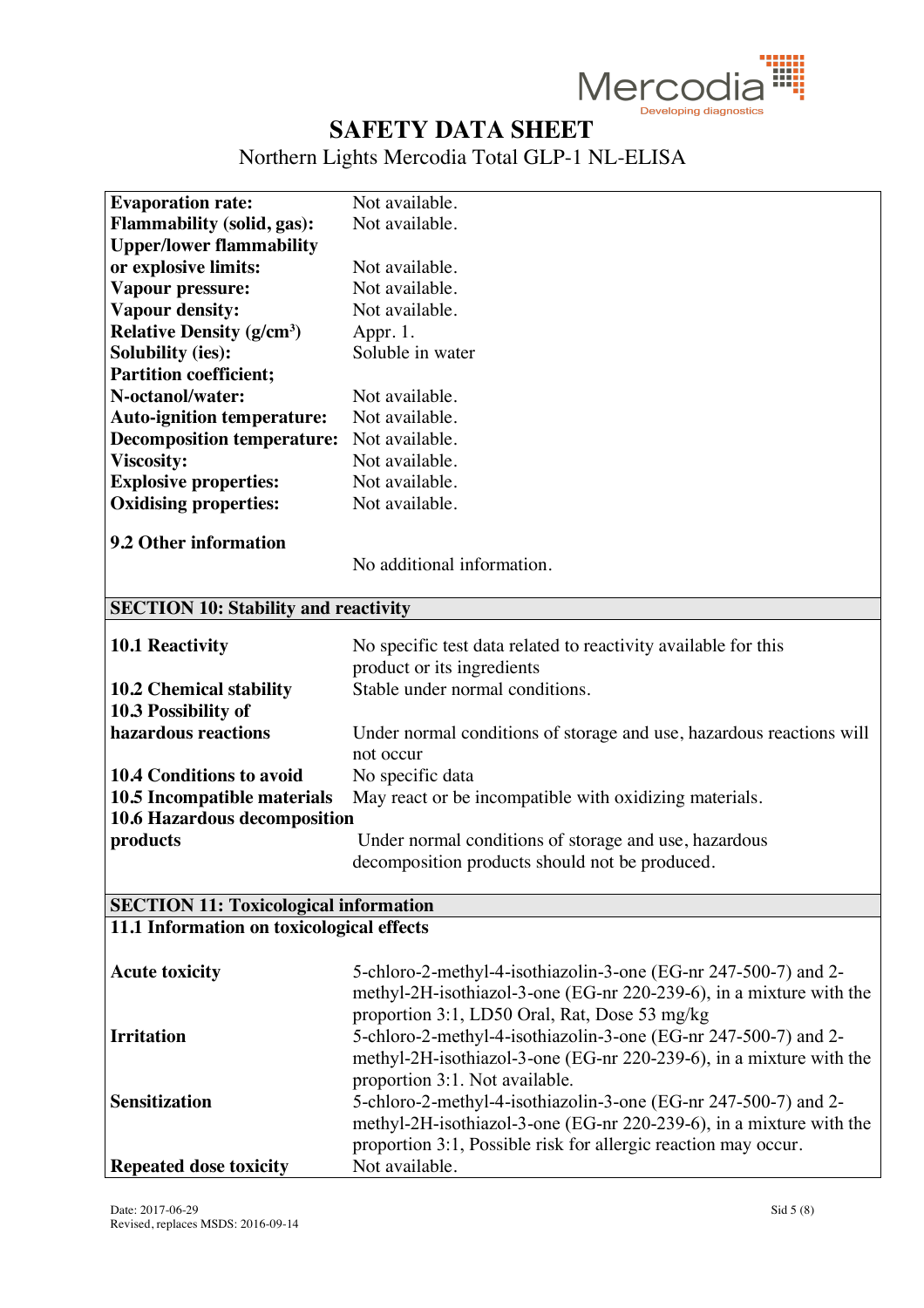

| Carcinogenicity                            | Not available.                                                                                 |
|--------------------------------------------|------------------------------------------------------------------------------------------------|
| <b>Mutagenicity</b>                        | Not available.                                                                                 |
| <b>Toxicity for reproduction</b>           | Not available.                                                                                 |
|                                            |                                                                                                |
|                                            | Potential acute health effects 5-chloro-2-methyl-4-isothiazolin-3-one (EG-nr 247-500-7) and 2- |
|                                            | methyl-2H-isothiazol-3-one (EG-nr 220-239-6), in a mixture with                                |
|                                            | the proportion 3:1.                                                                            |
| Eye contact                                | No known significant effects or critical hazards.                                              |
| Inhalation                                 | No known significant effects or critical hazards.                                              |
| Skin contact                               | May cause an allergic skin reaction.                                                           |
| Ingestion                                  | No known significant effects or critical hazards.                                              |
|                                            |                                                                                                |
| <b>SECTION 12: Ecological information</b>  |                                                                                                |
| 12.1 Toxicity                              |                                                                                                |
|                                            | Data not available for the mixture. Is judged to be of low toxicity to                         |
|                                            | aquatic organism.                                                                              |
| 12.2 Persistence and degradability         |                                                                                                |
|                                            | Data not available for the mixture. The product contains mainly                                |
|                                            | water. For the inorganic substances, existing in very small amounts,                           |
|                                            | there are no criteria for biodegradability.                                                    |
| 12.3 Bioaccumulative potential             |                                                                                                |
|                                            | Not available.                                                                                 |
| 12.4 Mobility in soil                      |                                                                                                |
|                                            | Not available.                                                                                 |
| 12.5 Results of PBT and vPvB assessment    |                                                                                                |
|                                            | Not applicable.                                                                                |
| 12.6 Other adverse effects                 |                                                                                                |
|                                            | No known significant effects or critical hazards.                                              |
|                                            |                                                                                                |
| <b>SECTION 13: Disposal considerations</b> |                                                                                                |
| <b>13.1 Waste treatment methods</b>        |                                                                                                |
| <b>Product:</b>                            | Discarded product (incl. Contaminated packaging) and related waste                             |
|                                            | is not hazardous waste acc. to current waste legislation. For disposal                         |
|                                            | contact approved waste Management Company. Requirements for                                    |
|                                            | certain permission exists – see current waste legislation.                                     |
|                                            | Propose EWC-code: 18 01 07 Wastes from natural care, diagnosis,                                |
|                                            | treatment or prevention of disease in humans, chemicals other than                             |
|                                            | those mentioned in 180106.                                                                     |
|                                            | Note! In used kit there might be a plastic plate with rests of blood                           |
|                                            | which can be allotted an EWC-code 18 01 03 Wastes from natural                                 |
|                                            | care, diagnosis, treatment on prevention of disease in humans, waste                           |
|                                            |                                                                                                |
|                                            | whose collection and disposal is subject to special requirements in                            |
|                                            | view of prevention of infection.                                                               |
| Packaging:                                 |                                                                                                |
| <b>Methods of disposal:</b>                | The generation of waste should be avoided or minimized wherever                                |
|                                            | possible. Waste packaging should be recycled. Incineration or landfill                         |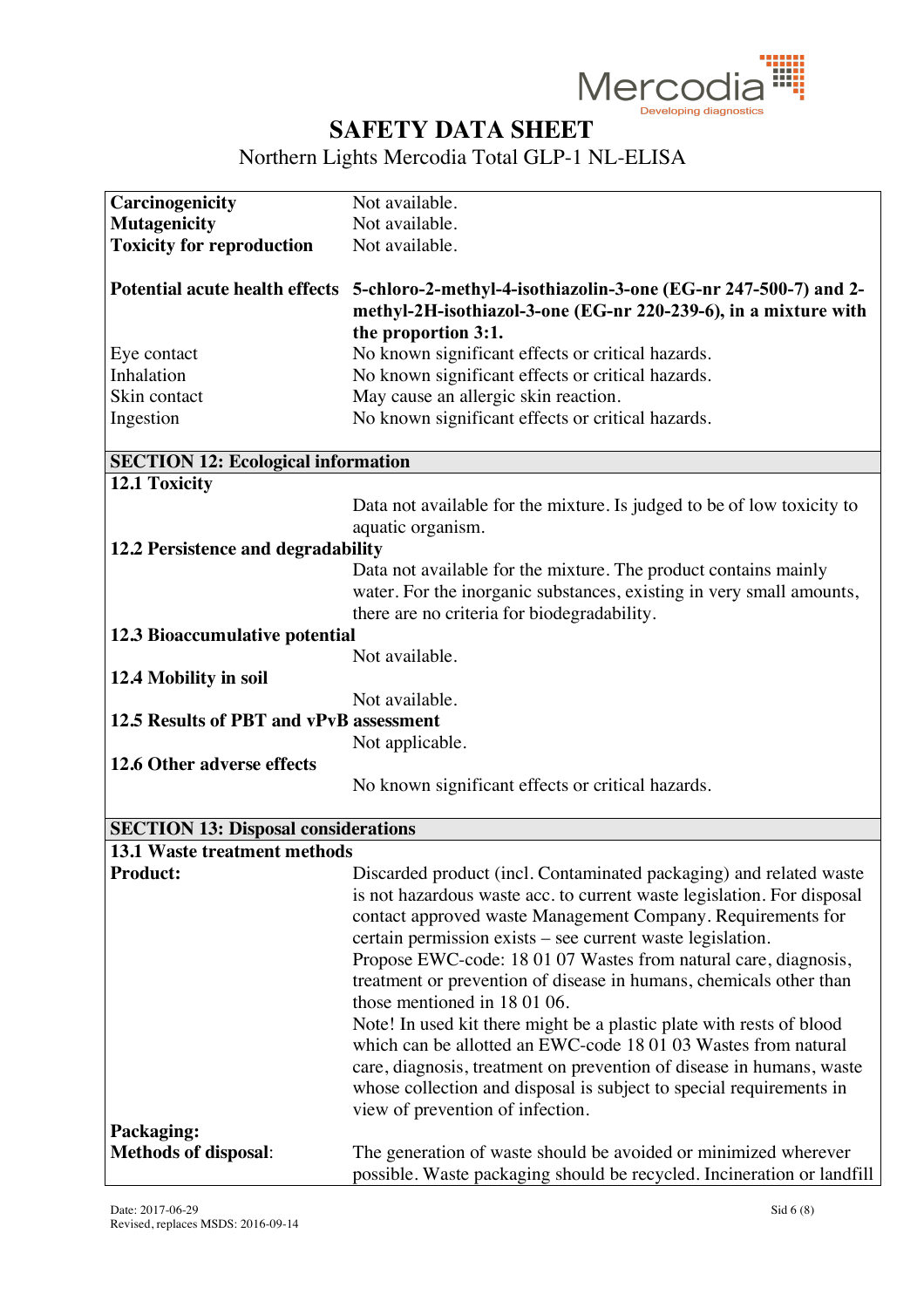

|                                                         | should only be considered when recycling is not feasible.                                   |
|---------------------------------------------------------|---------------------------------------------------------------------------------------------|
| <b>Special precautions:</b>                             | This material and its container must be disposed of in a safe way.                          |
|                                                         | Empty containers or liners may retain some product residues. Avoid                          |
|                                                         | dispersal of spilt material and runoff and contact with soil,                               |
|                                                         | waterways, drains and sewers.                                                               |
|                                                         |                                                                                             |
| <b>SECTION 14: Transport information</b>                |                                                                                             |
| <b>Regulatory information</b>                           |                                                                                             |
| <b>ADR/RID / IMDG / IATA</b>                            | Not regulated                                                                               |
| <b>14.6 Special precautions</b>                         |                                                                                             |
| for user                                                |                                                                                             |
|                                                         | Transport within user's premises: always transport in closed                                |
|                                                         | containers that are upright and secure. Ensure that persons                                 |
|                                                         | transporting the product know what to do in the event of an                                 |
|                                                         | accident or spillage.                                                                       |
|                                                         | 14.7 Transport in bulk according to Annex II of MARPOL and the IBC code                     |
|                                                         | Not available.                                                                              |
|                                                         |                                                                                             |
| <b>SECTION 15: Regulatory information</b>               |                                                                                             |
|                                                         |                                                                                             |
|                                                         | 15.1 Safety, health and environmental regulations/legislation specific for the substance or |
| mixture                                                 |                                                                                             |
|                                                         | EU Regulation (EC) No. 1907/2006 (REACH) Annex XIV - List of substances subject to          |
| authorization Annex XIV                                 | None of the components are listed                                                           |
|                                                         |                                                                                             |
| <b>Substances of very high concerns</b>                 |                                                                                             |
|                                                         | None of the components are listed                                                           |
|                                                         |                                                                                             |
| <b>National inventory:</b>                              | United States: All components are listed or exempted.                                       |
|                                                         |                                                                                             |
| 15.2 Chemical safety assessment                         |                                                                                             |
|                                                         | This product contains substances for which Chemical Safety                                  |
|                                                         | Assessments might still be required.                                                        |
|                                                         |                                                                                             |
| <b>SECTION 16: Other information</b>                    |                                                                                             |
|                                                         |                                                                                             |
| Revised in section $(-s)$ :                             | Version 2017-06-29 is rewritten with the addition of pictograms for                         |
|                                                         | Kathon CG and all consequences thereof.                                                     |
|                                                         |                                                                                             |
| Key literature references and sources for data:         |                                                                                             |
|                                                         | (EC) 1272/2008, Supplier's SDS                                                              |
|                                                         |                                                                                             |
| List of hazard statements and precautionary statements: |                                                                                             |
| $=$ Toxic if inhaled.<br>H331                           |                                                                                             |
| H311                                                    | $=$ Toxic in contact with skin.                                                             |
|                                                         |                                                                                             |